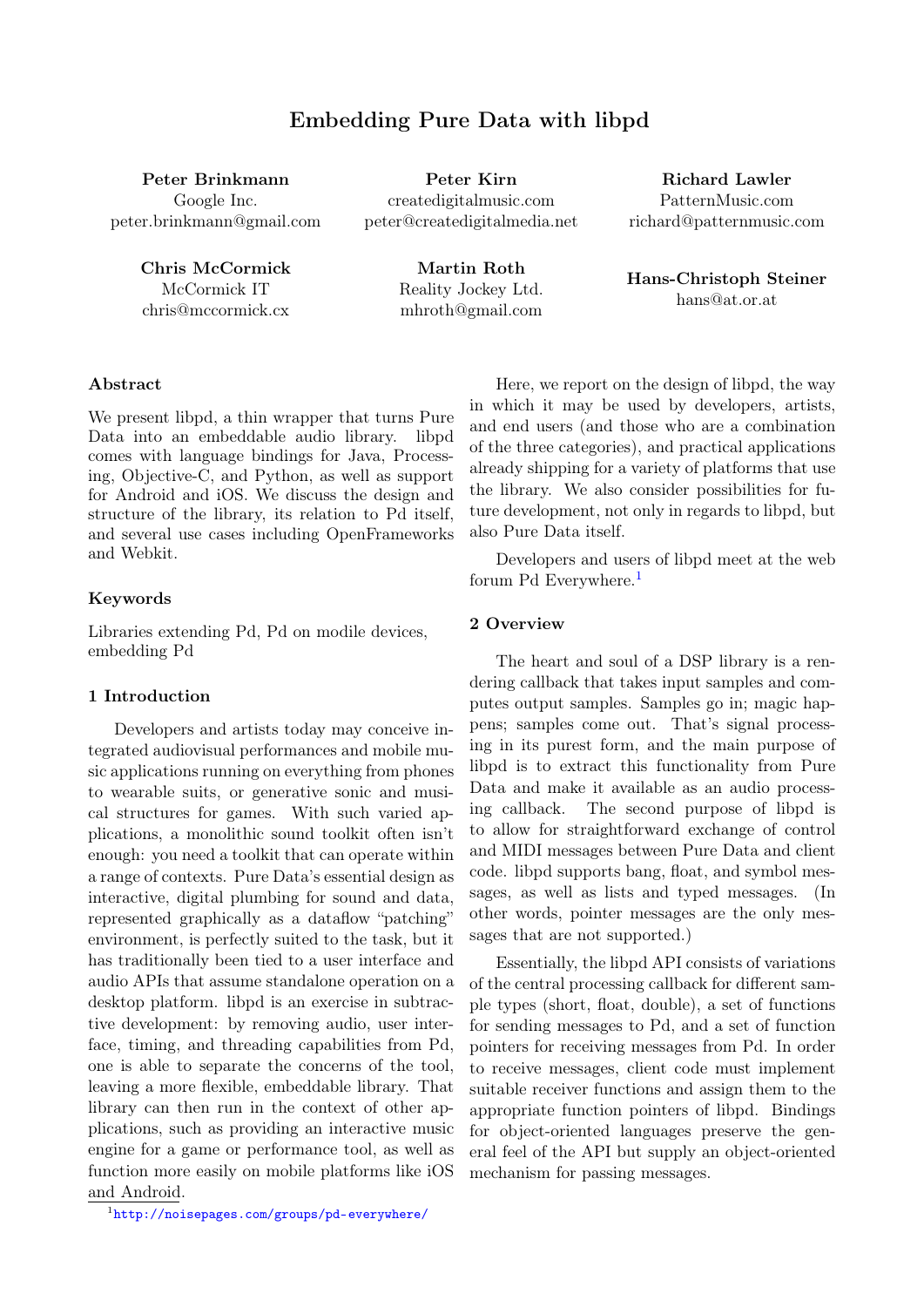### 3 Workflow

libpd provides great separation of concerns. Sound designers, musicians, and composers don't have to know about programming, and programmers don't have to know about sound design. The sound designer can stay within the confines of Pd's graphical dataflow user interface, without needing to work, for instance, with a game coded in  $C_{++}$ . The game designer, likewise, can use their tool of choice and need not understand how to use Pd. All they have to do is agree on the number of input and output channels as well as the collection of send and receive symbols through which the client code will interact with the Pd patch. The sound designer can go ahead and build a patch, controlling it with the usual GUI elements.

Building a patch for libpd is no different from building a patch for Pd itself. In order to prepare the patch for deployment, the sound designer only has to assign the appropriate send and receive symbols to the GUI elements. In the context of libpd, client code will communicate with these send and receive symbols programmatically, sending messages from GUI events and sensors to Pd, or updating its own GUI in response to messages from Pd. Now the application programmer can simply load the patch and use it as a black box.

The collection of GUI elements that the sound designer uses when designing and testing a patch is also the conduit through which the deployed patch communicates with the client code, and the embedded copy of Pd simply becomes a part of the application. Pd itself allows for rapid prototyping of audio components. With libpd, the prototype becomes the production code.

### 4 Design decisions

<span id="page-1-0"></span>The focus of libpd is on signal processing and message passing. The aspects of Pure Data that concern editing, GUI interactions, and interactions with a desktop system were deliberately removed in the process of making libpd. In particular, libpd has no audio drivers, no MIDI drivers, no user interface, no thread synchronization, and no innate sense of time. This approach is essential to the purpose of libpd: to be embedded in a wide range of applications. It is the next big step for Pd after separating user interaction into pd-gui from the DSP process pd. When Pd was designed, uniprocessor systems dominated and editing operations were therefore included in the pd process [1]. Now the opposite is true, so splitting up operations onto multiple cores makes more sense [2].

While Pd does come with a vast collection of well tested audio and MIDI drivers, discarding this code simplifies the task of embedding Pure Data. The audio drivers that come with Pd itself are rather complex because they need to provide configuration options for the user interface, while integrating libpd into a new audio architecture can be as simple as taking boilerplate driver code and adding the libpd processing callback in the right place. Writing a new driver for libpd is typically much simpler than trying to adapt an existing driver from Pure Data. Additionally, in environments like OpenFrameworks, Python, and Processing, having no drivers means that libpd can use the native audio and MIDI I/O methods for each of those environments, simplifying development and deployment in that context.

As of Pure Data 0.42, the flow of time can be driven via a "plug-in scheduler", allowing regular calls to a function to drive the timing of both message processing and the DSP [2]. This allows libpd to remove all innate timing capabilities, and instead it provides a process(...) callback function to trigger the regular computation of messages and DSP ticks.

libpd keeps track of time only in terms of the number of samples requested so far (equivalently, the number of invocations of the processing callback). For example, when running with the default buffer size of 64 frames, at a sample rate of 44,100Hz, each invocation of the processing callback will advance the internal time of libpd by 64/44,100 seconds. Without invocations of the processing callback, time stops as far as libpd is concerned. Since invocations of the processing callback are typically driven by the audio interface, this means that libpd and audio interface will always be synchronized, without requiring further effort from the programmer.

How Pd should support threading has been a long debated and unresolved topic. Pd provides the thread synchronization primitives sys\_lock and  $sys\_unlock$  for working with threads,<sup>[2](#page-1-0)</sup> but these functions have issues preventing them from becoming widely useful [3]. They were therefore removed from libpd.

libpd itself is not thread-safe because any decisions about thread synchronization are best made at a higher level of abstraction. For instance, the language bindings for Java and Objective-C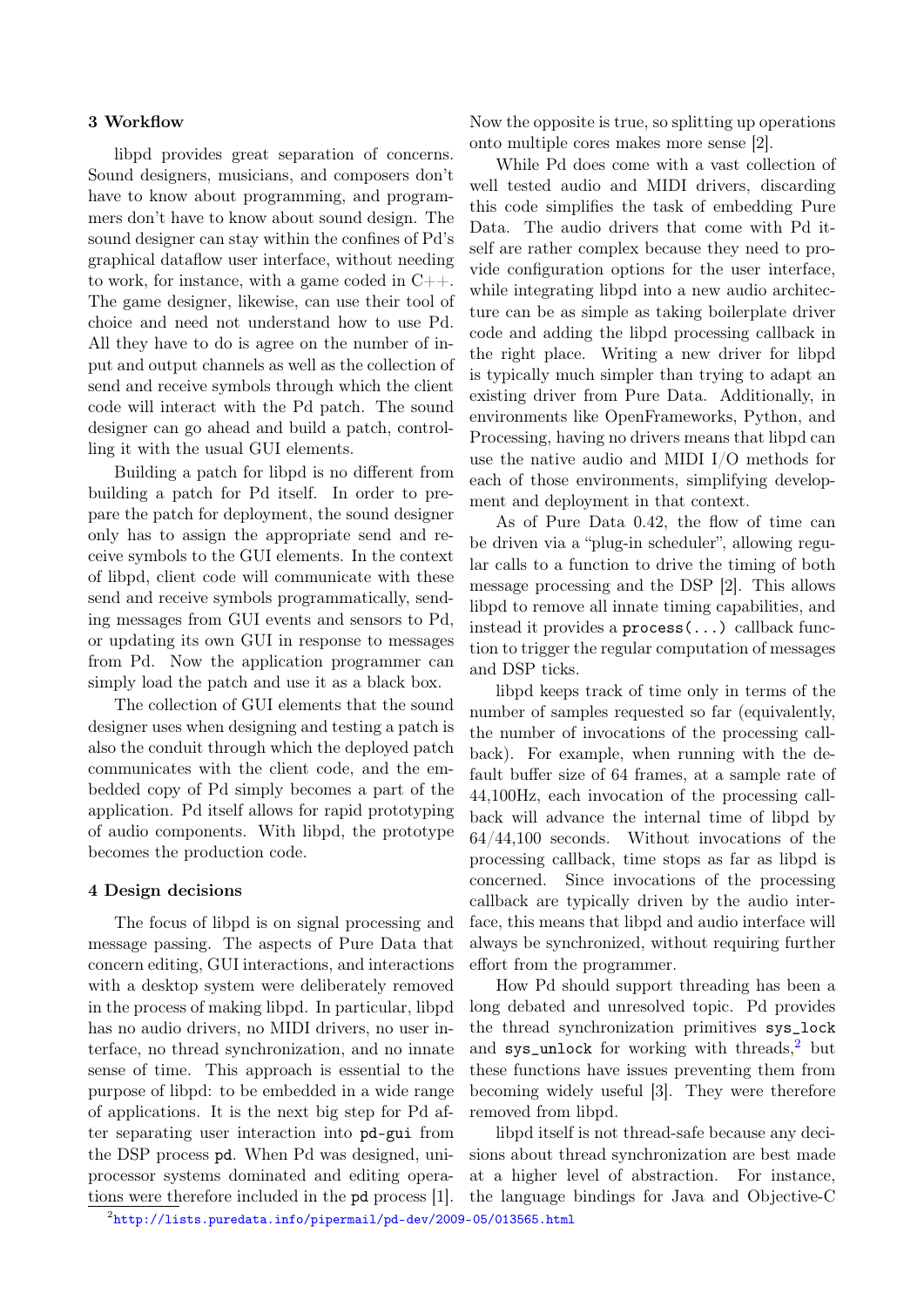add a thread-safe, object-oriented layer on top of libpd, while the Python bindings have no need for synchronization because of Python's global interpreter lock. The only drawback of removing sys\_lock and sys\_unlock is that multi-threaded externals may not work with libpd, but this seems like a small price to pay for the simplicity and flexibility of our approach.

On platforms that support dynamically loaded libraries (e.g., Android), it suffices to compile an external and place it on the search path, and then libpd will load it as needed. On platforms without dynamic loading (e.g., iOS), externals will have to be statically linked and client code has to explicitly call the setup method of each external, but the additional effort is negligible. Generally speaking, though, we expect that applications based on libpd will require fewer externals than traditional uses of Pure Data because many externals provide functionality that doesn't need to reside within Pd and is better supplied by client code.

## 5 Language bindings

In addition to the core library, libpd includes language bindings for Java, Objective-C, and Python. Wrappers for other languages, such as  $C#$ , may follow. The existing language bindings have a number of features in common. To wit, they make the functionality of libpd available to the target language, they convert between the custom data types of Pure Data and standard data types of the target language, they provide an object-oriented interface for the message passing functions and function pointers, and they are thread-safe.

Up to minor idiomatic adjustments, the Java API of libpd, implemented in PdBase.java, looks much like the C API. The most noticeable difference is that there is no init method because the static class initializer of PdBase implicitly initializes libpd, and the assignment of function pointers for receiving messages from Pd is handled by the JNI code.

In order to receive messages from Pd, client code implements the PdReceiver interface and registers a receiver object with PdBase. On top of this basic functionality, the Java bindings also include a utils package that provides a collection of convenience classes The bindings for Objective-C and Python are similar in spirit and design.

### 6 Pd for Android

The development of libpd began with a port of Pure Data to Google's Android operating system in the summer of 2010, using an earlier effort by Naim Falandino, Scott Fitzgerald, Peter Kirn, and Hans-Christoph Steiner as a starting point. At the time, the Native Development Kit for Android was already available, but apps still had to be primarily written in Java and there was not yet the ability to connect to audio input and output APIs via code written in C. These limitations turned out to be a stroke of luck, because they required the creation of a Java wrapper for Pure Data that would provide a small, clean API for signal processing and message passing. After much refactoring, the Java wrapper fell into two parts, namely the JNI glue that translates between Java and C and the C library that became libpd.

Audio development for Android poses a number of challenges, including large round-trip inputto-output latency (as much as hundreds of milliseconds, depending on hardware) as well as the need to support a wide range of devices Pd for Android works around this by providing a utility class, AudioWrapper.java, that papers over these problems as much as possible. In particular, the audio wrapper creates a credible illusion of synchronized audio I/O, and it includes a number of workarounds for known, device-specific peculiarities. While it cannot reduce the actual audio latency, which is beyond the control of application code, it protects developers from having to deal with latency issues.

When configuring the audio wrapper, developers only need to specify the number of audio frames per buffer that they would like to use (which implicitly defines their target latency), and then the audio wrapper will configure the audio subsystem for the smallest admissible buffer size that is a multiple of the requested one. Audio apps only operate on buffers of the requested size; if the platform improves and required internal buffer sizes shrink, users of the audio wrapper will automatically reap the rewards, without having to revise their code. We believe that this wrapper will be useful in many Android audio applications, not just when working with Pure Data.

The special structure of Android apps forces developers to make a number of decisions regarding the placement and management of audio components. In a nutshell, Android apps consist of Activities, which have a user interface, and Services,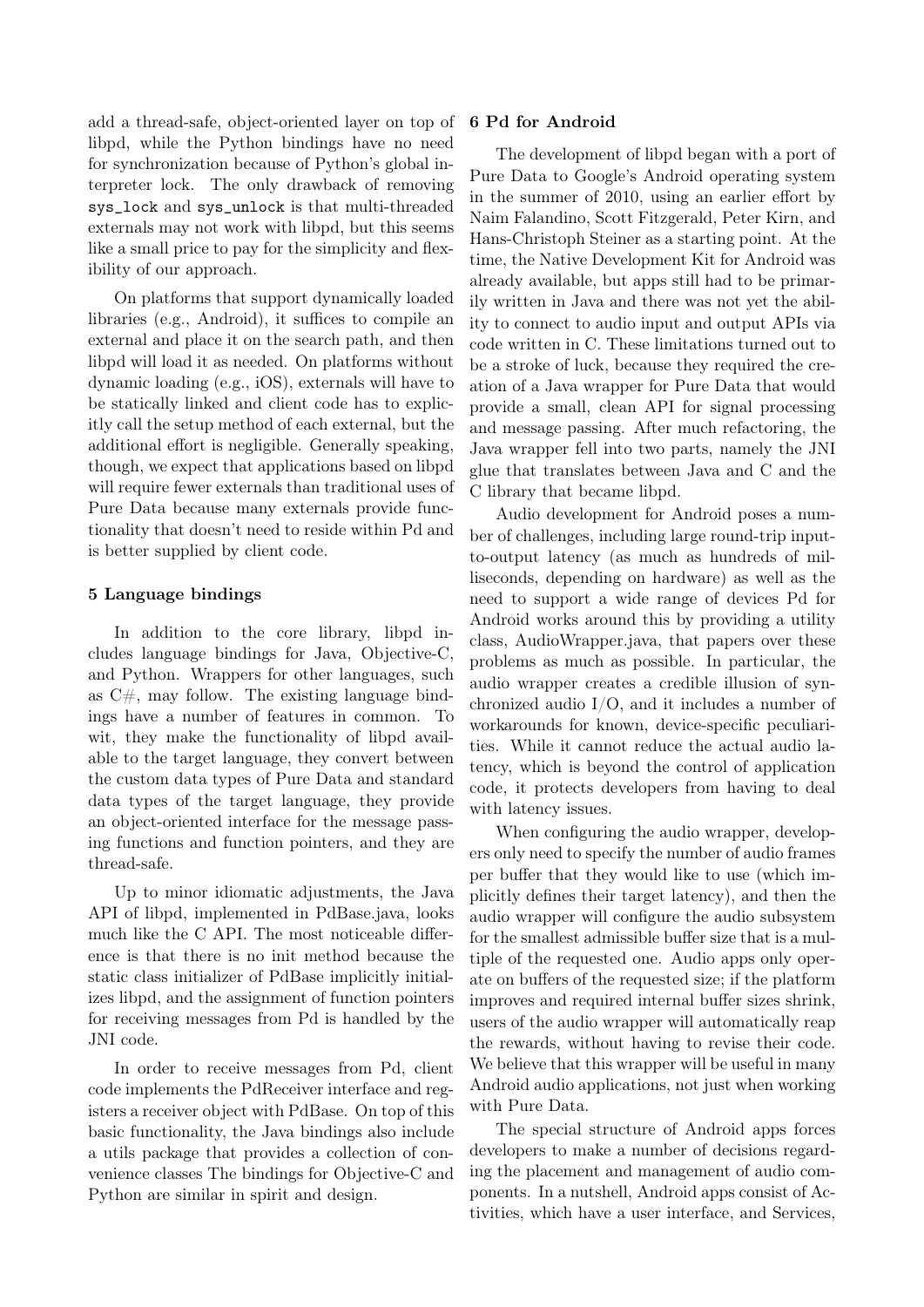which run in the background. Moreover, Services may be local, i.e., running in the same process as the current app, or remote, i.e., running in a separate process. Remote Services are more flexible and versatile, but they come at a significant cost in terms of complexity and overhead.

The Android API of libpd supports a number of different configurations. Simple apps consisting of only one Activity, such as the CircleOfFifths demo that is included in Pd for Android, can run the audio components directly, without having to launch a Service. Apps consisting of multiple Activities (such as the PdTest app that uses all major features of Pd for Android) will need to launch a Service that renders audio in the background and does not depend on individual Activities. Early versions of Pd for Android supported remote Services, but we decided that the flexibility of remote Services was not worth the extra effort.

The Android API of libpd has held up well in practice. In particular, it turned out to be powerful enough to build an Android version of the famous RjDj player, supporting all features of RjDj scenes that were publicly documented in the summer of 2010. It also drives other complex projects such as PdWebkitDroid, discussed below, and, in conjunction with OpenFrameworks for Android, Reactable for Android.

# 7 Pd for iOS

Apple's iOS has seen remarkable success in the area of music creation, largely due to the inclusion of the highly-optimized and mature Core Audio library and driver stack on all iOS devices. By layering libpd on top of Apple's Core Audio, we hide the complexity of Core Audio and provide a robust solution for many music and sound design projects targeting the large family of iOS-based devices. By now, there are dozens of iOS apps using libpd, including some that have been installed on millions of devices, like Reality Jockey's Inception The App (based on the Inception motion picture soundtrack).

By using libpd on iOS, developers can leverage their sound design and musical instrument logic across any platforms where libpd is supported, developers are insulated from the complexity of iOS Core Audio, and at the same time they can still have the benefits of a platform-specific native app with a fully native user interface and access to the entire toolbox of device capabilities such as the accelerometer, multitouch display and rich, accelerated graphics.

Apple's iOS is written in C (especially low-level libraries such as Core Audio) and Objective-C and thus natively supports C language software development. As libpd is written in C, it can be easily compiled, linked with and called from Objective-C iOS app projects.

libpd on iOS includes a couple of utility classes to provide a high-level Objective-C interface to the library. These utility classes facilitate initialization, patch loading and saving and message processing in a manner consistent with Objective-Cbased iOS development. It is also possible for an app to bypass these utility classes and use the libpd C language interface directly.

The iOS platform is developing at an accelerated pace. This dynamic nature of the iOS platform presents ongoing challenges to a library like libpd that aims to support a broad range of applications across the widest range of possible configurations. The iOS family of devices now includes more than a dozen different models with specifications ranging from 128MB to 512MB of dynamic RAM and processing capabilities ranging from a single-core 412MHz armv6 CPU to a 1GHz dualcore armv7 CPU with a vector-processing unit. Also, the iOS operating system capabilities continue to rapidly evolve, with major system releases at least every year. Operating system releases often drop support for discontinued, older devices, yet these devices are still being used by millions of people throughout the world, and many developers using libpd want their software to be compatible across a large cross-section of devices and OS configurations.

On iOS, we have encountered minor differences in handling of floating point arithmetic across different devices as well as OS-version specific differences in Core Audio behavior. libpd attempts to abstract these differences as much as possible. Developers attempting to use libpd across a wide range of devices and systems must plan for additional configuration testing of their applications. The older iOS devices have significantly less RAM and no floating point unit, and they may not have enough power to run many Pd patches that run fine on a typical PC.

In addition to the challenges presented to libpd by the dynamic nature of the iOS platform, there are many other areas of possible development to better support libpd's objectives on iOS, including the use of multiple cores on high-end de-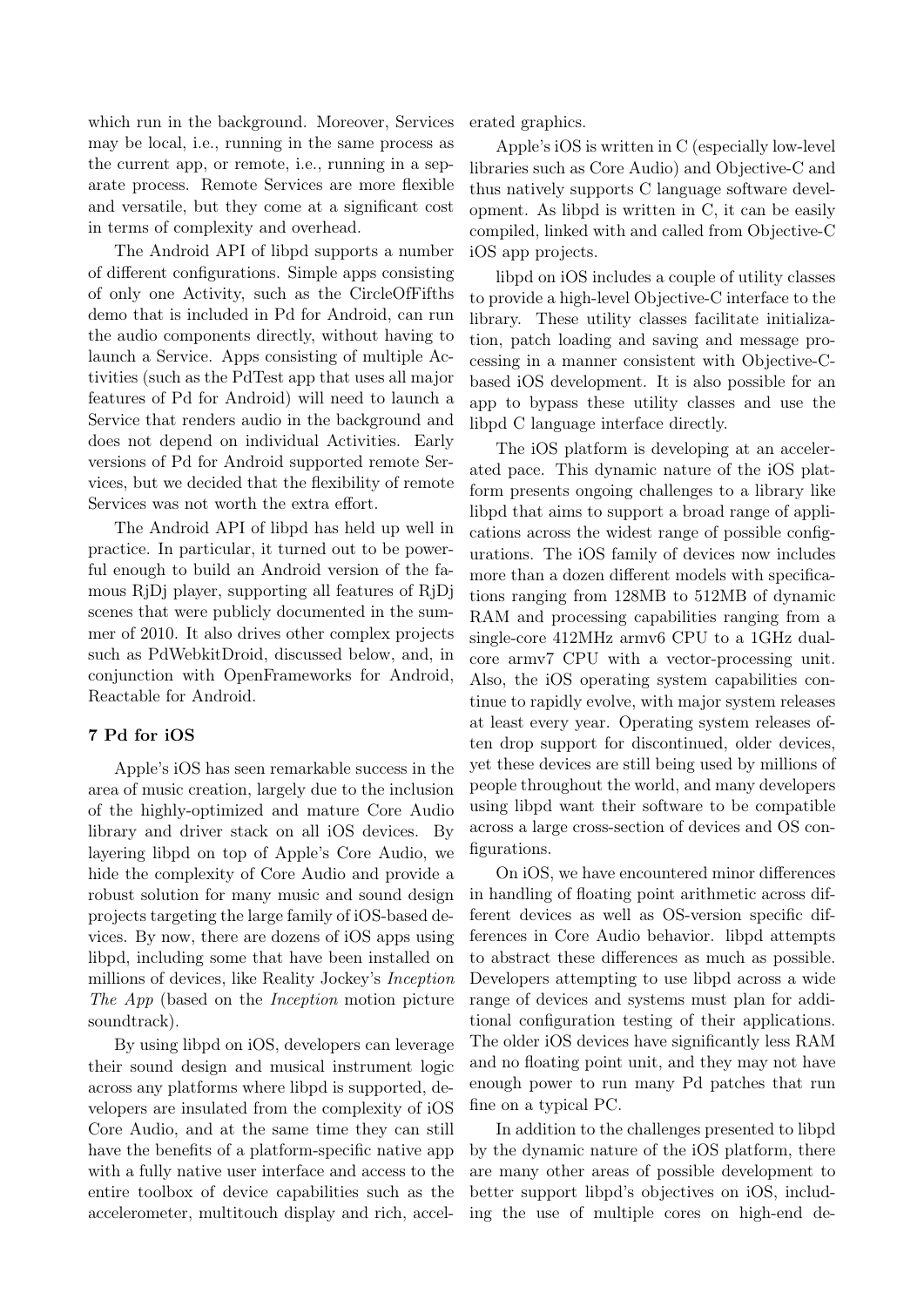vices and optimizations using ARM NEON vectorprocessing as well as the Accelerate Framework. We are aiming to take advantage of such platformspecific optimizations without fragmenting libpd.

# 8 Pd for Processing

As a free software environment for sound and music, Pd pairs well with the graphics and interaction capabilities of Processing, originally designed by Ben Fry and Casey Reas. The Processing API<sup>[3](#page-4-0)</sup> employs a simplified syntax and full compatibility with target environments in Java and (via Processing.js) JavaScript, and has become a popular choice among artists, designers, and in education. Like Pd, it has also been traditionally friendly to creative communities who lack a background in computer science, who are new to programming, or who might not consider themselves expert programmers.

Pd for Processing, therefore, becomes an important initiative for pedagogical purposes. It means that in a single, beginner-friendly environment, students and artists can experiment with mixing music and visuals, or interactive scores and sound with games. Previously, Processing users would often connect Processing with Pd by starting both applications, then sending OpenSound-Control messages between them. libpd removes the need for OSC and supporting libraries, by allowing the two tools to interface directly using Pd's messages. With support for the array datatype in Pd, it is even possible, for instance, to load and play an audio file via Pd, while visualizing its spectra in Processing.

Because its capabilities are inherited from the Java platform, and because of the limitations and inconsistencies of JavaSound, Processing has thus far lacked a stable, full-featured, high-performance audio library. A JavaSound and Tritonus-based library called Minim ships with Processing, but because of its dependency on encumbered audio libraries, should not be considered a long-term, cross-platform solution in a future increasingly centered around OpenJDK.

Given the lack of a standard audio API in the Java version of Processing, therefore, Pd for Processing must be bundled with some means of interfacing with audio and MIDI. Processing users expect drag-and-drop operation, not manually writing their own audio I/O code. Initially, the library

includes Peter Brinkmann's JackNativeClient, a streamlined adaptation of his Java wrapper for the JACK audio server, which is presently supported on Mac OS X and Linux.

The combination means that a Processing sketch with audio capabilities provided by Pd can act as a sound source or effect processor in conjunction with other audio tools, like Ardour or Ableton Live. With help from the Processing community, future versions of the library will provide additional library support for native audio and MIDI capabilities on Mac OS X, Linux, and Windows. Ideally, at some point, these will be stable enough to ship separately or even be bundled with the Processing distribution. Future possibilities for work with Processing branches include making supporting Processing for Android more seamless via the standard libpd for Android distribution. (For now, it suffices to simply use the existing Processing for Android project alongside libpd for Android, as with any other Android application.)

## 9 Pd for OpenFrameworks

ofxPd[4](#page-4-1) for OpenFrameworks, developed by Dan Wilcox using libpd, demonstrates how Pd can be adapted in a similar form to other uses of libpd. OpenFrameworks provides Processing-like syntax in a C++ environment. Unlike Pd for Processing, ofxPd may safely rely on the user to connect the output of libpd to an audio API, particularly since OpenFrameworks ships with stable audio implementations (currently, based on rtaudio, which may also prove a viable option for Java). In only a couple of months, ofxPd has provided support for OpenFrameworks 0.62 and 0.7x branches, and has been employed in NodeBeat, a shipping, commercial iOS application for iPad, iPhone, and iPod touch. NodeBeat uses ofxPd and OpenFrameworks for iOS rather than the standard iOS libpd. Dan Wilcox is also adapting libpd to a wearable computer suit for live performance.

### 10 Pd everywhere

Interest in Pd as an audio engine for video games and other applications has been evident since at least as far back as 2003 [4]. Electronic Arts has been using Pd as an internal prototyping tools for at least ten years, and more recently they included Pd as an audio engine in the game "Spore."[5](#page-4-2) With libpd, we have made this paradigm

<span id="page-4-0"></span> $^3$ <http://processing.org/reference/>

<span id="page-4-1"></span><sup>4</sup> <https://github.com/danomatika/ofxPd>

<span id="page-4-2"></span> $^{5}$ <http://lists.puredata.info/pipermail/pd-list/2007-11/056300.html>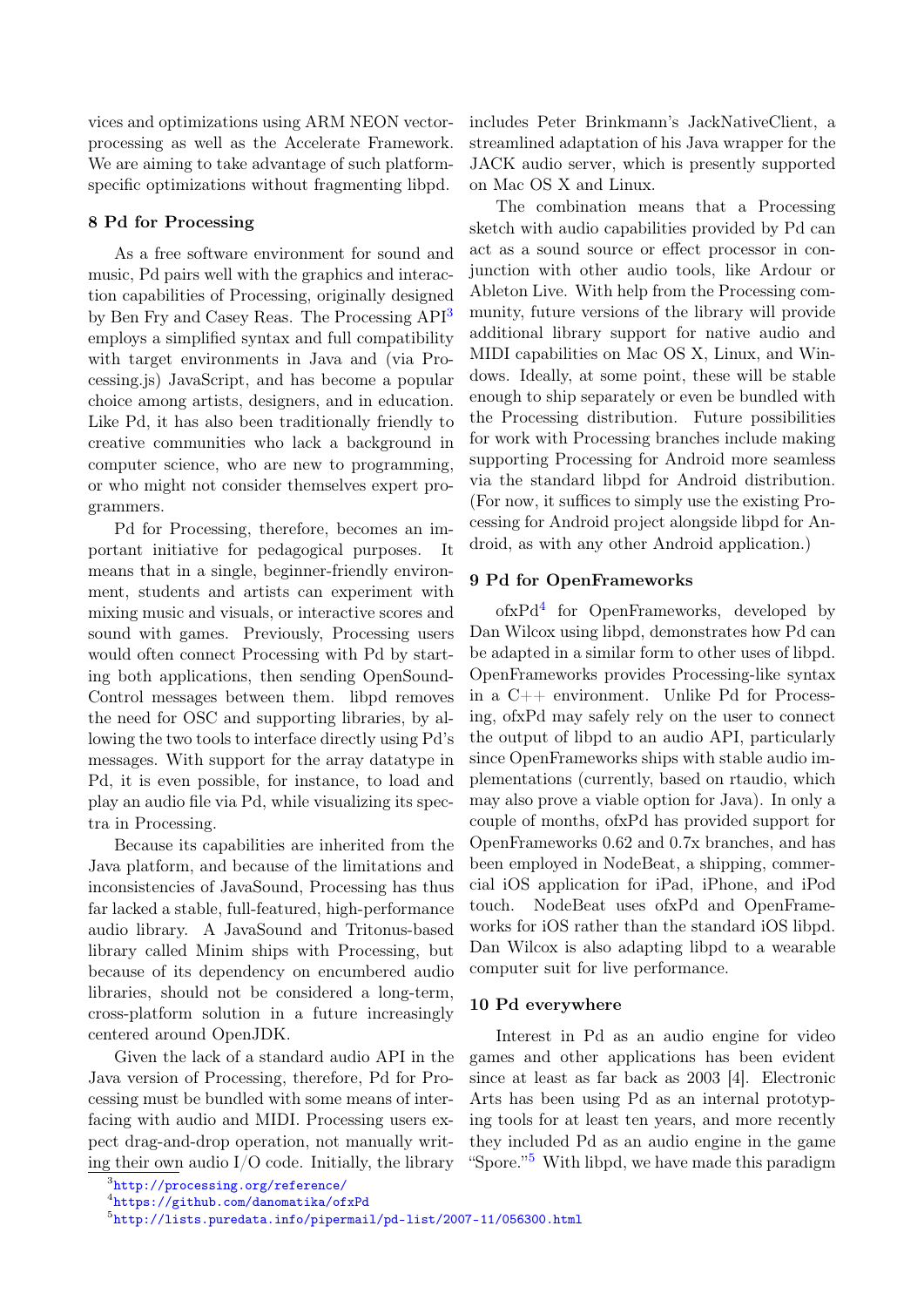more accessible to game developers, application makers, and even synth hardware enthusiasts everywhere.

To illustrate the use of libpd as the audio engine for a video game, consider one of the Python examples, pygame\_fun\_test.py, that ships with the libpd source code. This example utilizes the Python bindings for libpd together with the Pygame 2D game library. In this setup, libpd handles the audio rendering and Pygame handles the graphics and event handling, and copies the audio data from libpd to the Pygame sound buffers. An extrapolation of this example to real video games could be based on this simple example. Combinations like this allow rapid prototyping of all aspects of the game engine and the potential for deeper and more complex audio in those games. One could employ the same technique with Blender 3D's game engine via the new Audaspace API, for example, or any other game engine in a language with bindings for libpd.

A further example of libpd as the audio engine for an application is found in the PdWebkit-Droid Android app.<sup>[6](#page-5-0)</sup> It demonstrates communication between JavaScript, running in Android's WebKit-based browser, and Pd patches that produce sound via libpd. This app allows people without high level programming experience to quickly and easily develop interactive, Pd-based applications. Anybody who knows how to make a web page in HTML and script in JavaScript is able to create a graphically rich frontend that communicates and controls their Pd patches running on an Android phone in a self-contained app.

Another area of considerable interest is that of Pd as the embedded audio engine for hardware synthesizers. Whilst this area is relatively new, developers at BUG labs in New York have been experimenting with libpd on embedded hardware.[7](#page-5-1) One important feature of libpd is that it does not depend on outside libraries, and so we can easily conceive of dedicated audio devices that allow Pd patches to be uploaded directly into the device, for example. We hope to see more development in this area in the future.

## 11 Outlook

libpd is a thin layer on top of Pd Vanilla, requiring no changes to Pd itself. So far, libpd has mostly been tracking the development of Pure Data itself, but we expect that new requirements arising from libpd-based applications will drive future developments of Pd. This has already happened on a small scale, with the acceptance of a number of patches that came from libpd developers.

We hope that Pd will be redesigned to admit multiple independent instances. One single instance is enough when running Pd as a stand-alone application, but it is a problem when running Pd as a VST plugin, for example. A related problem is thread safety. The redesign of Pd for multiple instances will bring an opportunity to revisit the matter of thread synchronization and introduce a fine-grained, implicit, and encapsulated approach to thread safety that no longer relies on public locks.

In the long term, we hope to see Pd itself restructured as an audio library with separate modules for audio drivers, MIDI drivers, and user interfaces. In other words, we hope that future versions of Pd will be structured like libpd applications, and that libpd as a separate project will no longer be necessary.

### 12 Acknowledgments

libpd grew out of Peter Brinkmann's Android port of Pure Data, building on an earlier effort by Naim Falandino, Scott Fitzgerald, Peter Kirn, and Hans-Christoph Steiner. The Objective-C bindings were developed by Peter Brinkmann, Dominik Hierner, and Martin Roth. Richard Lawler contributed sample projects for iOS. Rich Eakin provided an improved way of handling patches. Chris McCormick integrated libpd into Webkit and Pygame. Damian Stewart and Dan Wilcox integrated libpd into OpenFrameworks. Peter Brinkmann and Peter Kirn created the Processing branch of libpd. We are grateful to all contributors to Pd and libpd, to Reality Jockey Ltd. for releasing the Objective-C bindings as open source, and to Miller Puckette for creating and supporting Pd.

<span id="page-5-0"></span> $^6$ <http://code.google.com/p/pd-webkit-droid/>

<span id="page-5-1"></span> $^{7}$ <http://lists.puredata.info/pipermail/pd-list/2011-04/088285.html>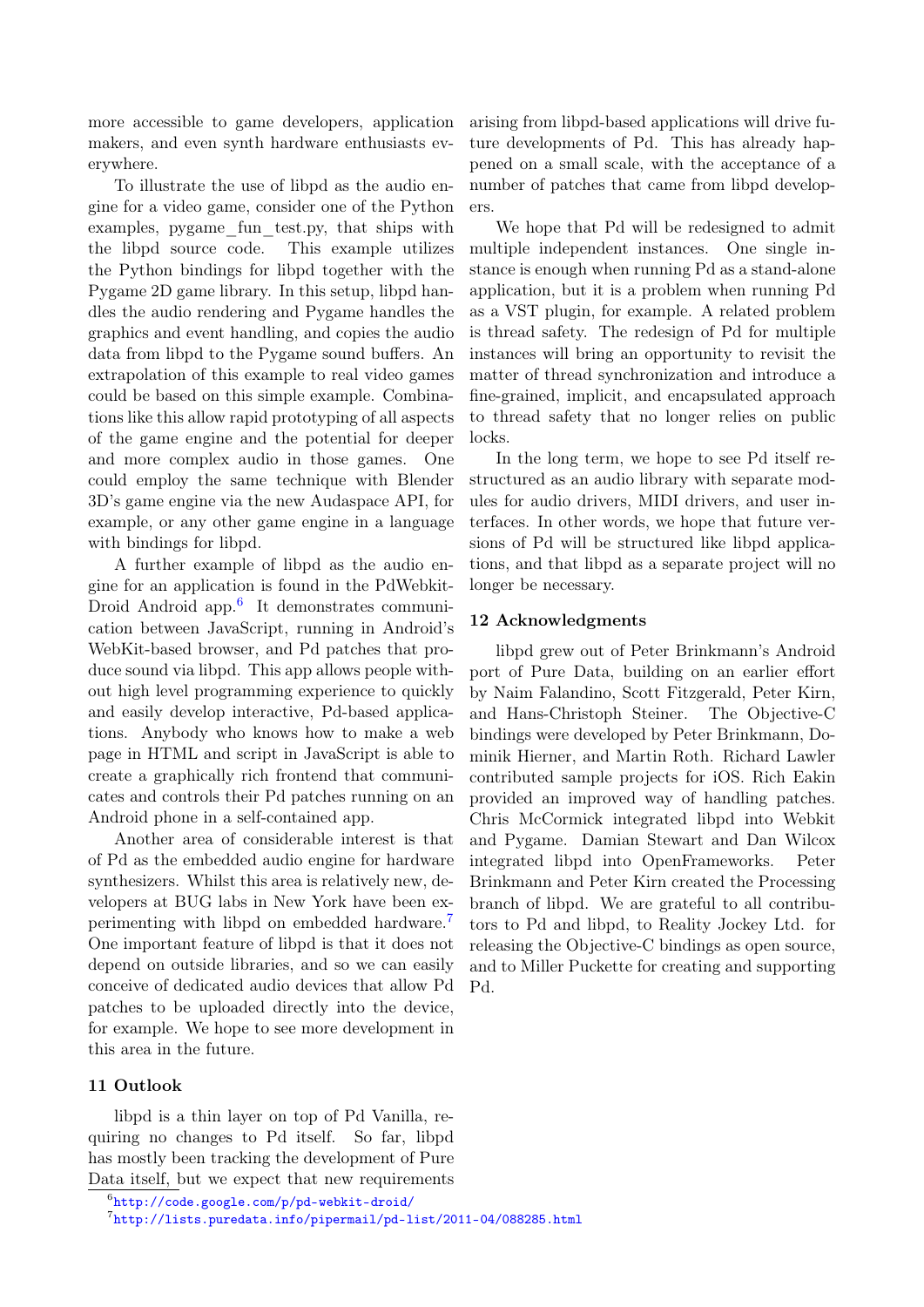#### Appendix: Sample code

The following listing shows a simple C program that uses all major features of libpd. Most importantly, it hooks up a receiver function for print messages from Pd, sets audio parameters, loads a patch, and processes ten seconds worth of samples. Note that this program sends the message [; pd dsp 1] to Pd before invoking the process method. Most applications of libpd will enable audio processing at the beginning and then leave it enabled. Audio processing can be paused by simply not invoking the process method.

Listing 1: Using libpd directly

```
// Bare-bones example of libpd
// in action
\#include "z_libpd.h"
void p d p rint (\text{const char} * s) {
  print(f("%s", s);}
```
int main ( int argc , char ∗∗ argv ) {

```
// Init pd and assign print hook
int srate = 44100;
libpd printhook =(t libpd prin thook ) p d print;
libpd \intinit ( );
```

```
// Configure audio:
     one input channel
     two output channels44.1 kHz sample rate
    one Pd tick (64 frames) per buffer
libpd init audio (1, 2, \text{state}, 1);
float inbuf[64], outbuf[128];
```

```
// Compute audio
// \int; pd dsp 1(
libpd start message ( );
libpd add float(1.0 f);
libpd finish message ("pd", "dsp");
```

```
// Open patch
void *patch = libpd openfile (
       argv [1], argv [2]);// Run pd for ten seconds
int i;
int nTicks = 10 * srate / 64;
for (i = 0; i < nTicks; i++) {
    ' fill inbuf here
  libpd process float (inbuf, outbuf);
  // use outbuf here
}
```

```
// Close patchlib p d closefile ( patch );
return 0;
```
}

Our next listing shows some crucial pieces of an iOS app that uses libpd. It illustrates how the Objective-C bindings of libpd on iOS provide an object-oriented callback mechanism for handling messages and data sent from Pd. This mechanism uses the informal protocol PdReceiverDelegate. We implement the receivePrint of the protocol and then register the receiver with the setDelegate method of the base class PdBase.

```
Listing 2: Using libpd with iOS
// Excerpts from an iOS app using libpd
// Receiver method for print messages
// from Pd
− ( void) r e c e i v e P r i n t : ( NSString ∗) message {
 NSLog ( message ) ;
}
 / Initialize libpd
[ PdBase initialize];
[PdBase setDelegate: self];
// Initialize audio
[ PdBase computeAudio :YES ] ;
PdAudio *pdAudio = [[PdAudio alloc]
         initWithSampleRate: 44100.0
         andTicksPerBuffer:64
         andNumberOfInputChannels : 2
         andNumberOfOutputChannels : 2 ] ;
// Open a patch and play
PdFile * patch =[ PdFile openFileNamed : kPatchName
             path : bundlePath ] ;
[ pdAudio play];
 \sqrt{2} Send a message to Pd
[PdBase sendBangToReceiver: @"voicebox"];
```
The next listing shows a sample sketch in Processing. Note that much of the setup is hidden from the developer. For example, if the programmer simply overrides the pdPrint method, the Processing library will implicitly register this new method as a receiver for print messages from Pd.

```
Listing 3: Using PureDataP5
import processing . opengl.*;
PureDataP5 pd ;
void setup() {
 size (400,300, OPENGL);
   pd = new PureDataP5 (this, 0, 2);pd.openPatch ("testtone.pd");
   // Will auto-conrect to system outputs.pd. start ("system", "system");
}
```